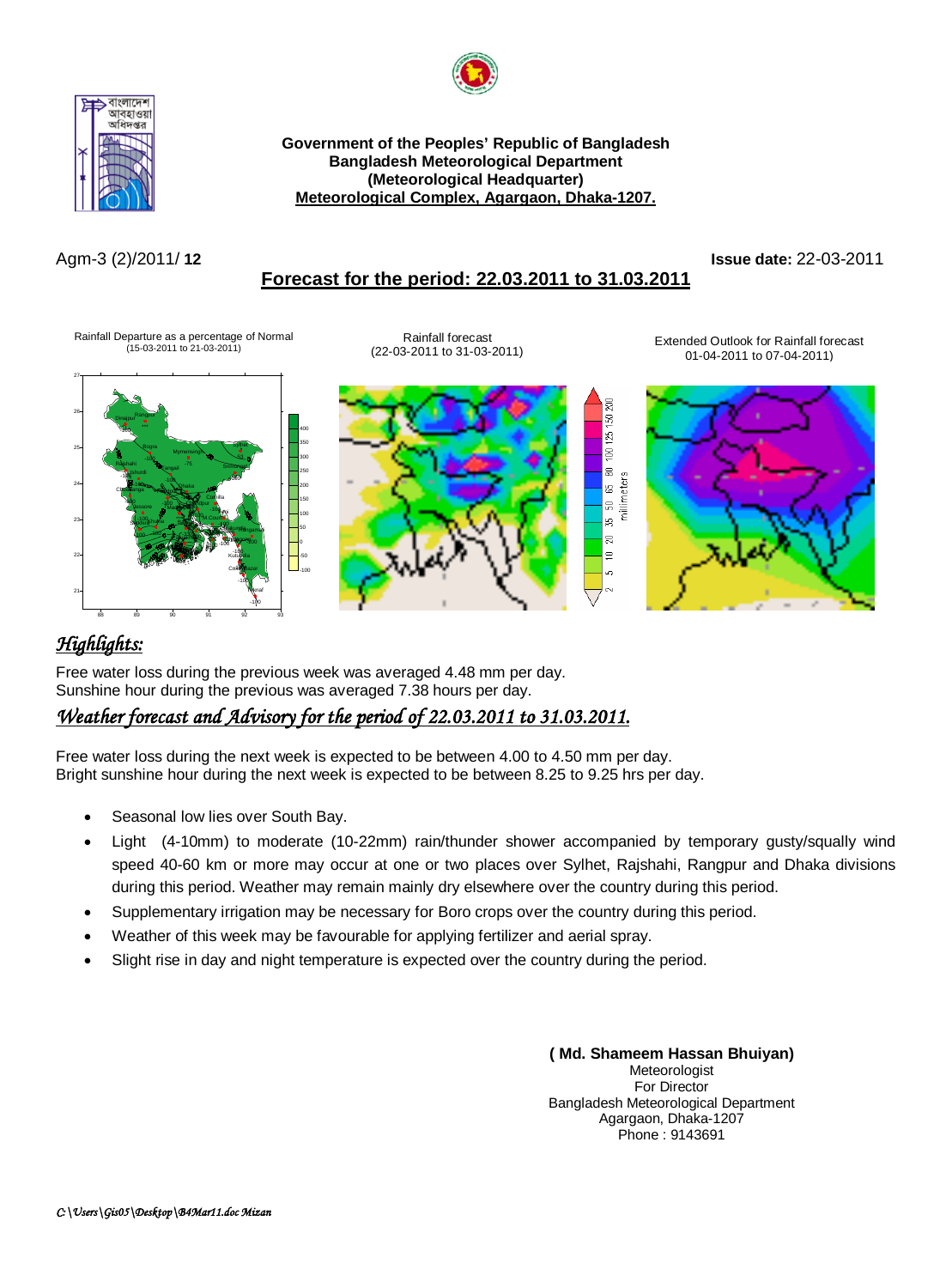## পূৰ্বাভাস, সময়: **২২-০৩-২০১১ থেকে ৩১-০৩-২০১১**



### *প্ৰধান বৈশিষ্ট্য সমূহঃ-*

গত সপ্তাহের দৈনিক বাষ্পীভবনের গড় ৪.৪৮ মিঃমিঃ ছিল । গত সপ্তাহের দৈনিক সূর্যকিরণ কালের গড় ৭.৩৮ঘন্টা ছিল।

## *আবহাওয়া পূৰ্বাভাসঃ- ২২-০৩-২০১১ ইং থেকে ৩১-০৩-২০১১ ইং পৰ্যন্ত।*

আগামী সপ্তাহের বাষ্পীভবনের দৈনিক গড় মান ৪.০০ মিঃমিঃ থেকে ৪.৫০ মিঃমিঃ থাকতে পারে। আগামী সপ্তাহের সূর্যকিরণকালের দৈনিক গড় মান ৮.২৫ ঘন্টা থেকে ৯.২৫ ঘন্টা থাকতে পারে ।

- দক্ষিণ বঙ্গোপসাগরে একটি মৌসুমী লঘুচাপ অবস্থান করছে।
- এ সপ্তাহে সিলেট, রাজশাহী, রংপুর এবং ঢাকা বিভাগের দু-এক স্থানে ঘন্টায় ৪০-৬০ কিঃমি বা আরও অধিক বেগে অস্থায়ী দমকা / ঝড়ো হাওয়া সহ হালকা (৪-১০ মিঃ মিঃ) থেকে মাঝারী (১০-২২ মিঃমিঃ) ধরনের বৃষ্টি / বজ্র বৃষ্টির সম্ভাবনা রয়েছে। দেশের অন্যত্র আবহাওয়া প্ৰধানতঃ শুষ্ক থাকতে পাৱে।
- এ সময়ে বোরো শস্যের জন্য সম্পূরক সেচের প্রয়োজন হতে পারে।
- এ সপ্তাহের আবহাওয়া সার প্রয়োগ ও উপর থেকে কীটনাশক ছিটানোর উপযোগী থাকতে পারে ।
- এ সপ্তাহে সারাদেশে দিন ও রাতের তাপমাত্রা সামান্য বৃদ্ধি পেতে পারে।

(মোঃ শামীম হাসান ভূইয়া) আবহাওয়াবিদ পরিচালকের পক্ষে বাংলাদেশ আবহাওয়া অধিদপ্তর, ঢাকা-১২০৭।